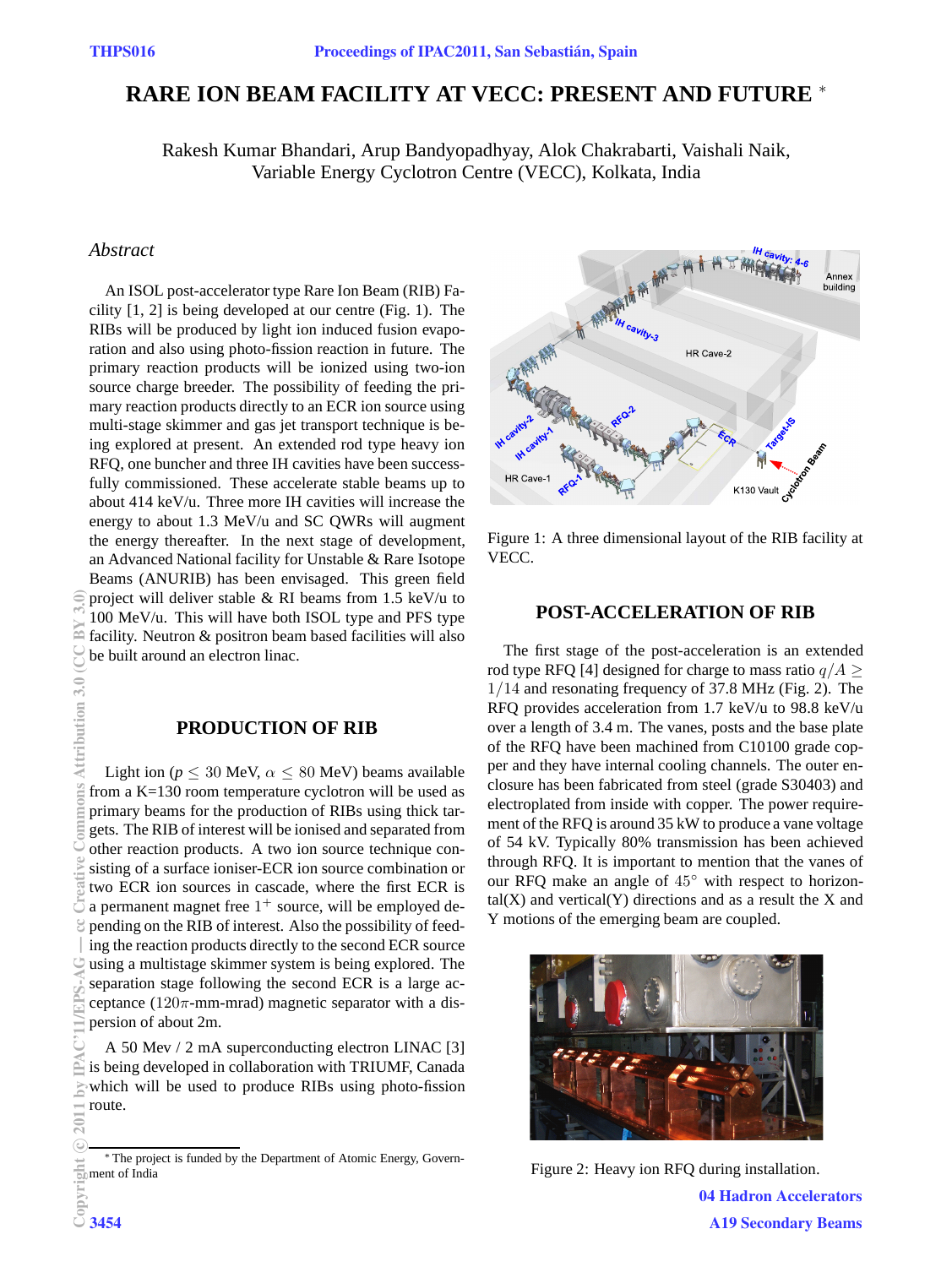The medium energy beam transport line between the RFQ and first IH cavity [5] uses a 37.8 MHz buncher and two quadrupoles on either sides of it for acceptance matching. The quarter wavelength structure has four gaps and consumes 6 kW power to produce a net bunching voltage of 60 kV.

The second stage of post-acceleration is done using three IH LINAC cavities - the first two operating at 37.8 MHz and the third one operating at 75.6 MHz (Fig. 3). The ions are accelerated in these cavities with a typical synchronous phase of  $-20^\circ$ . The drift tubes, ridges and other internal components of the cavity have been fabricated from readily available C11000 grade copper. The octagonal shape cavities have been fabricated from explosively bonded copper with steel. During the initial commissioning stage, the three IH cavities have been placed in a straight line with quadrupole triplets in between the cavities for transverse focusing. Typical transmission through the three IH cavities is around 50% at present. These three IH cavities provide an acceleration up to 414 keV/u.



Figure 3: Third IH cavity during installation.

Due to space limitation at the installation site, which is an experimental cave of the cyclotron, three cavities would not be placed in a straight line finally. After the second IH cavity, there will be six quadrupoles followed by a  $90^\circ$ bend. The X-Y motions of the beam are decoupled before the bend. There will be two quarter wavelength 37.8 MHz bunchers for longitudinal matching of the beam - one before and one after the bend. The beam will pass through a meter long tunnel made in the concrete wall at the installation site and accelerated in the third IH cavity placed in the adjacent experimental cave. The nearly acromatic medium energy beam transport line [6] has a total of nine quadrupoles downstream of the bend to tailor the beam as required by third IH cavity.

The beam with  $q/A \ge 1/14$  will pass through a charge stripper after the third IH cavity and the subsequent acceleration stages have been designed for  $q/A \geq 1/7$ . The fourth, fifth and sixth IH cavities have been designed assuming 0° synchronous phase (KONUS beam dynamics). The longitudinal focusing has been achieved using a negative synchronous phase cell at the beginning of the fifth and sixth cavities and the transverse focusing has been achieved using quadrupole triplets located in between the cavities. The beam energy at the end of the sixth cavity will be around 1.3 MeV/u. The fourth cavity is being fabricated at present. Further acceleration up to about 2 MeV/u will be done using superconducting quarter wave resonators which are being designed at present. Part of the analysing section after the charge stripper and the acceleration stages from fourth IH cavity onwards will be commissioned in a new building being built at present.

#### **EXPERIMENTAL FACILITIES**

RIB will offer enormous opportunities in all fields of accelerator based physics research for the next few decades. Development of associated experimental setup is therefore an integral part of RIB development. A beam switchyard has been commissioned recently after the ECR ion source which will allow experimentalists to use the stable and RI beams when commissioning is in progress in the main beam line. In the downstream of this line there is a RFQ capable of accelerating beams up to about 29 keV/u. This material science beam line also includes an experimental UHV chamber with ports for installation of in situ deposition and characterisation tools. Apart from this, set up for SEM, SPM, Mössbauer spectroscopy, positron annihilation etc. have been installed to utilise the opportunities with RIBs. A collinear laser spectrometer setup is being developed at present to study the hyperfine transitions and isotope shifts of atoms / ions. Also very sophisticated large area modular BaF2 detector array and neutron multiplicity detector array have been developed at our centre which will be gradually augmented depending on the experimental plans using RIB.

#### **FUTURE PLAN - ANURIB**

The ongoing development of a RIB facility at our centre has produced enough expertise in different fields of accelerator science and technology. This includes thick target development, ion source research, RFQ, IH cavities etc. in addition to our experience with cyclotrons for many years. The development of superconducting electron LINAC in collaboration with TRIUMF and superconducting cyclotron at our centre are helping us to gain experience in the field of superconducting RF cavities, magnets and cryogenics.

As a natural extension of the present RIB development a new proposal (Advanced National facility for Unstable & Rare Ion Beams - ANURIB; Fig. 4) has been placed for scientific scrutiny and financial sanction to the department. This will be a Greenfield project spanning over an area of 25 acre located about 5 km from the present campus.